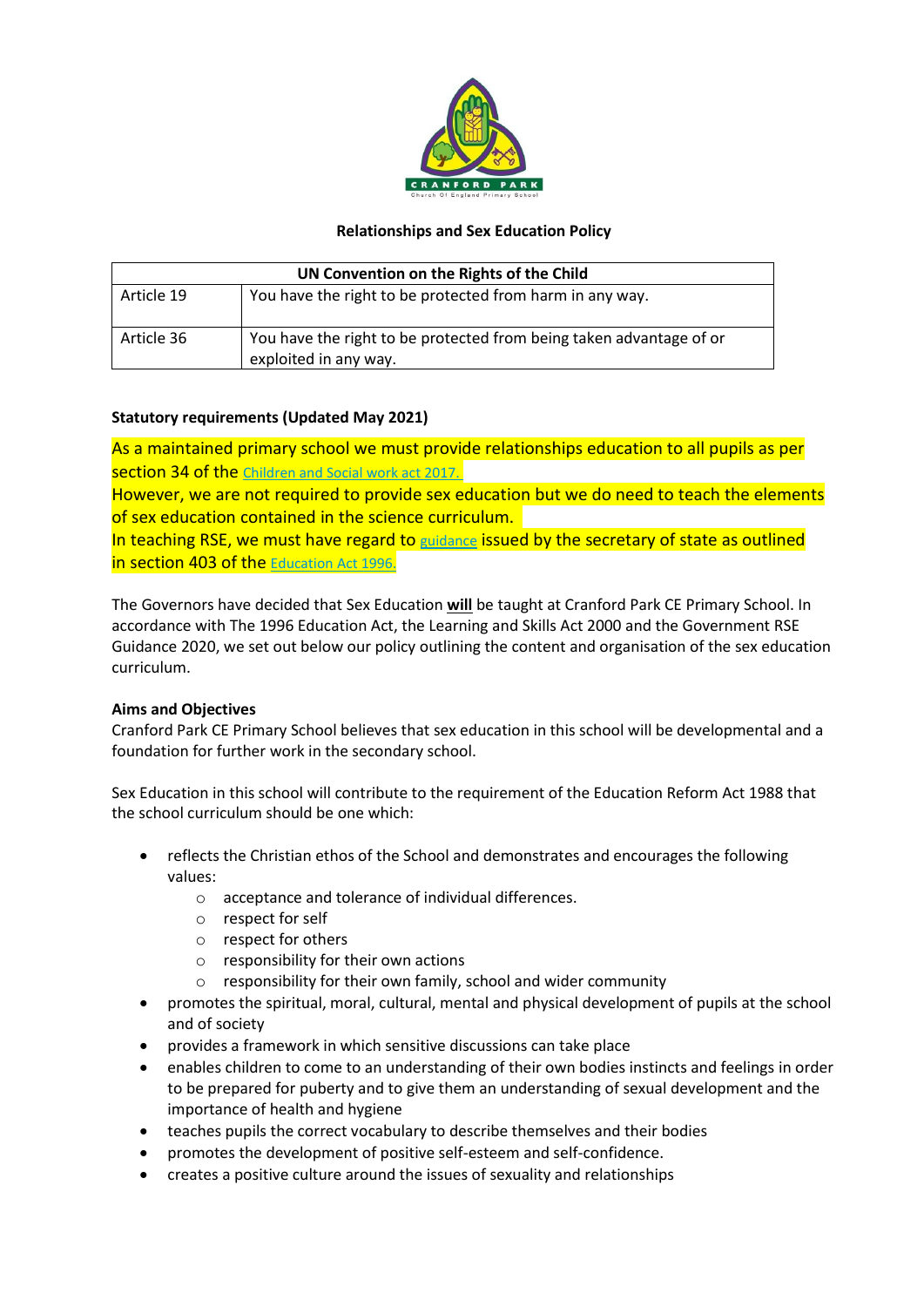The school will work towards this aim in partnership with parents. Sex Education will be taught within a context that stresses the complexity and values of caring human relationships and family life.

### **Definition**

RSE is about the emotional, social and cultural development of pupils, and involves learning about relationships, sexual health, sexuality, healthy lifestyles, diversity and personal identity.

RSE involves a combination of sharing information, and exploring issues and values.

RSE is not about the promotion of sexual activity.

#### **Guidelines**

Hampshire Guidelines for Sex Education in school is used as a framework for teaching and learning and will:

- provide information which is easy to understand and relevant
- appropriate to the age and maturity of the pupils
- include the development of communication and social skills
- encourage the exploration and clarification of values and attitudes.

Sex education will be taught in the context of relationships. Topics and themes will be repeated from year to year in greater depth taking account of the pupils' development and the spiral curriculum concept.

The content of the sex education has been drawn from the recommended LA materials.

#### **The sequence for teaching sex education includes:-**

#### **Foundation Stage**

- people in my life. What they do for me and what I do for them
- my moods feeling happy, sad and so on
- loss and mourning (e.g. a person, a pet)
- keeping safe danger I might come up against. Saying NO
- my body and other people's bodies similarities and differences
- the beginning of life me, animals and plants
- growth in people, animals and plants
- ageing how we know things are alive, dead, young and old

#### **Key Stage One**

- changes as we grow
- different types of families
- feelings in families (e.g. love, jealousy)
- what helps people to get on with each other (e.g. listening, sharing)
- what makes me happy
- what I like or don't like about other people
- keeping safe
- caring for myself hygiene, sleep, exercise
- people who help me to care for myself
- inside my body the functions of different parts

#### **Key Stage Two**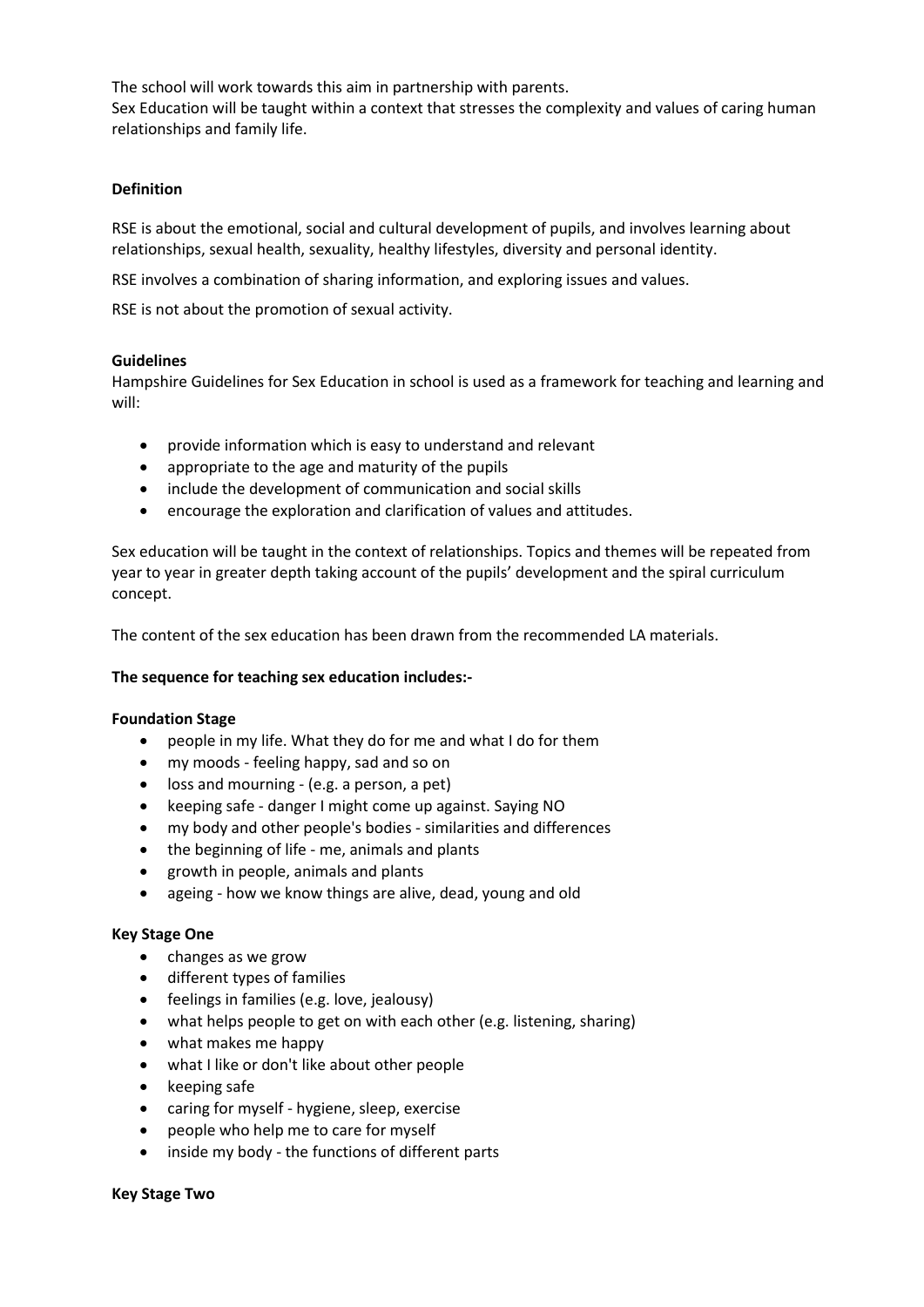- feelings things which make me happy, sad, embarrassed, scared and so on
- difficult situations e.g. teasing, bullying
- keeping healthy exercise, diet, the immune system and so on
- friendship who our friends are, how we make and lose friends
- making decisions influences on me
- keeping safe
- varied lifestyles in the class and community differences in others and how we feel about differences.
- changes in my own body and in those of others.
- how babies begin and are born how they grow
- decision making, risk taking
- feelings about the future ( e.g. changing schools)
- families and how they behave what members expect of each other
- celebrations of birth, christening, puberty, marriage and death in different cultures
- expressing feelings and how we do this; being assertive, not bullying
- differences and similarities in people
- sexuality what is it and what words describe it
- body changes in me and others why they are happening
- things that go into my body that help (e.g. good food and some drugs) and harm (e.g. some drugs, cigarette smoke, poisons)
- messages about health and sexuality from television, films and newspapers

#### **Roles and responsibilities**

#### **The governing board**

The governing board will hold the headteacher to account for the implementation of this policy. The governing board has delegated the approval of this policy to the Curriculum Committee.

#### **The headteacher**

The headteacher is responsible for ensuring that RSE is taught consistently across the school, and for managing requests to withdraw pupils from non-statutory components of RSE (see section 7).

#### **Staff**

Staff are responsible for:

- Delivering RSE in a sensitive way
- Modelling positive attitudes to RSE
- Monitoring progress
- Responding to the needs of individual pupils
- Responding appropriately to pupils whose parents wish them to be withdrawn from the nonstatutory components of RSE

Staff do not have the right to opt out of teaching RSE. Staff who have concerns about teaching RSE are encouraged to discuss this with the headteacher.

#### **Pupils**

Pupils are expected to engage fully in RSE and, when discussing issues related to RSE, treat others with respect and sensitivity.

#### **Organisation**

Class teachers deliver RSE through the school's PSHE and Science framework. Lessons will be taught in a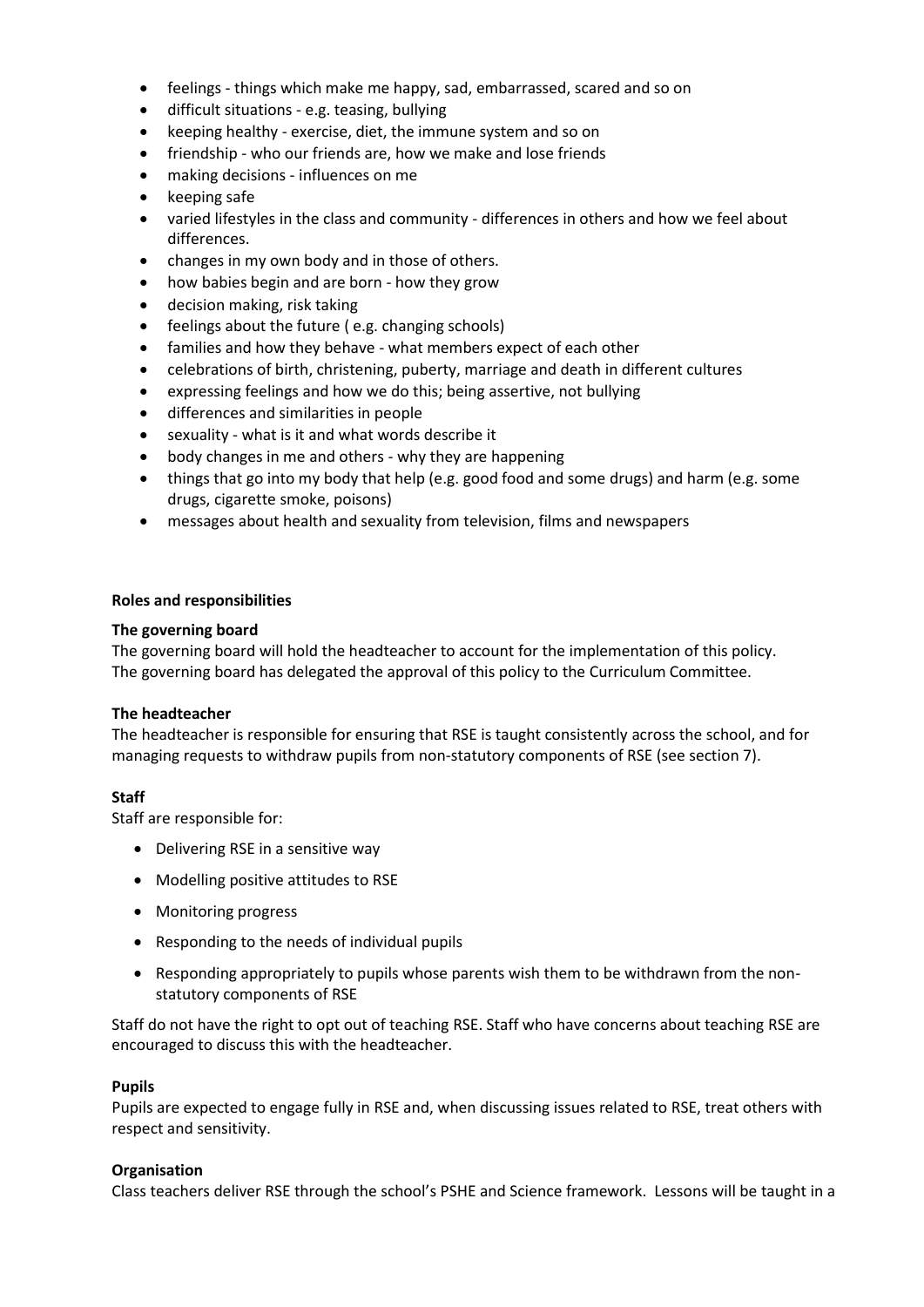sensitive way by the class teacher. The school adopts an age-appropriate programme so that, for example, whilst children in the infant and lower juniors will be taught about feelings, health and relationships, Year 5 pupils will be taught specifically about puberty (including menstruation) and Year 6 pupils will explore these issues further and learn about human reproduction.

Resources used may include DVDs, quizzes or other activities followed by opportunities for discussion. Teaching methods will take account of the developmental differences of children and the potential for discussion on a small group or one-to-one basis. Guidelines will be established as to what is appropriate and inappropriate in a whole class setting. Teachers will endeavour to answer children's questions in an honest and sensitive manner. To ensure complete respect for each other, guidelines and 'ground rules' are made very clear to all teachers and pupils, which include no 'put downs' or reference to any individual person's relationships.

# **Answering Difficult Questions**

Sometimes an individual child will ask an explicit or difficult question in the classroom. Questions do not have to be answered directly and can be addressed individually later. This school believes that individual teachers must use their skill and discretion in these situations and refer to the Headteacher if they are concerned.

Pupils' questions should be answered sensitively: due consideration should be given to any particular religious or cultural factors and to parents' wishes.

It is inappropriate for the teacher to respond to the whole class where a pupil's questions are particularly explicit and specific to personal needs and circumstances.

#### **Parental Involvement and Rights**

Before any Sex Education in Years 2, 3, 4, 5 and 6, parents will receive a letter containing an overview of the teaching content and will be invited to see any educational DVDs. At this stage they will be able to raise any concerns with the Headteacher or the class teacher. It is hoped that any anxieties will be allayed through discussion. However, parents have the right to withdraw their children from all, or part, of the RSE provided by the school except for those parts in the National Curriculum. Parents should notify the school in writing. A copy of withdrawal requests will be placed in the pupil's educational record. The headteacher will discuss the request with parents and take appropriate action. Children whose parents exercise the right to withdraw them from the RSE programme will work in another class during this time and alternative work will be given to them.

Copies of this policy are included in the school's prospectus and parents are notified of their right to withdraw their children from RSE, both in the prospectus and by letter in Years 2, 3, 4, 5 and 6.

#### **Training**

Staff are trained on the delivery of RSE as part of their induction and it is included in our continuing professional development calendar.

The headteacher will also invite visitors from outside the school, such as school nurses or sexual health professionals, to provide support and training to staff teaching RSE.

#### **Use of visitors**

There are various people who can resource and support school based sex education. These people may include parents, the school nurse, health professionals. Contributions from outside speakers will be very much in line with school policy.

#### **Child Protection Issues and Confidentiality**

Any disclosures made to members of staff are directed to the designated Child Protection Officer (Head Teacher) who then makes the decision to inform further agencies where deemed necessary. Confidential advice and support is made available to pupils requiring it.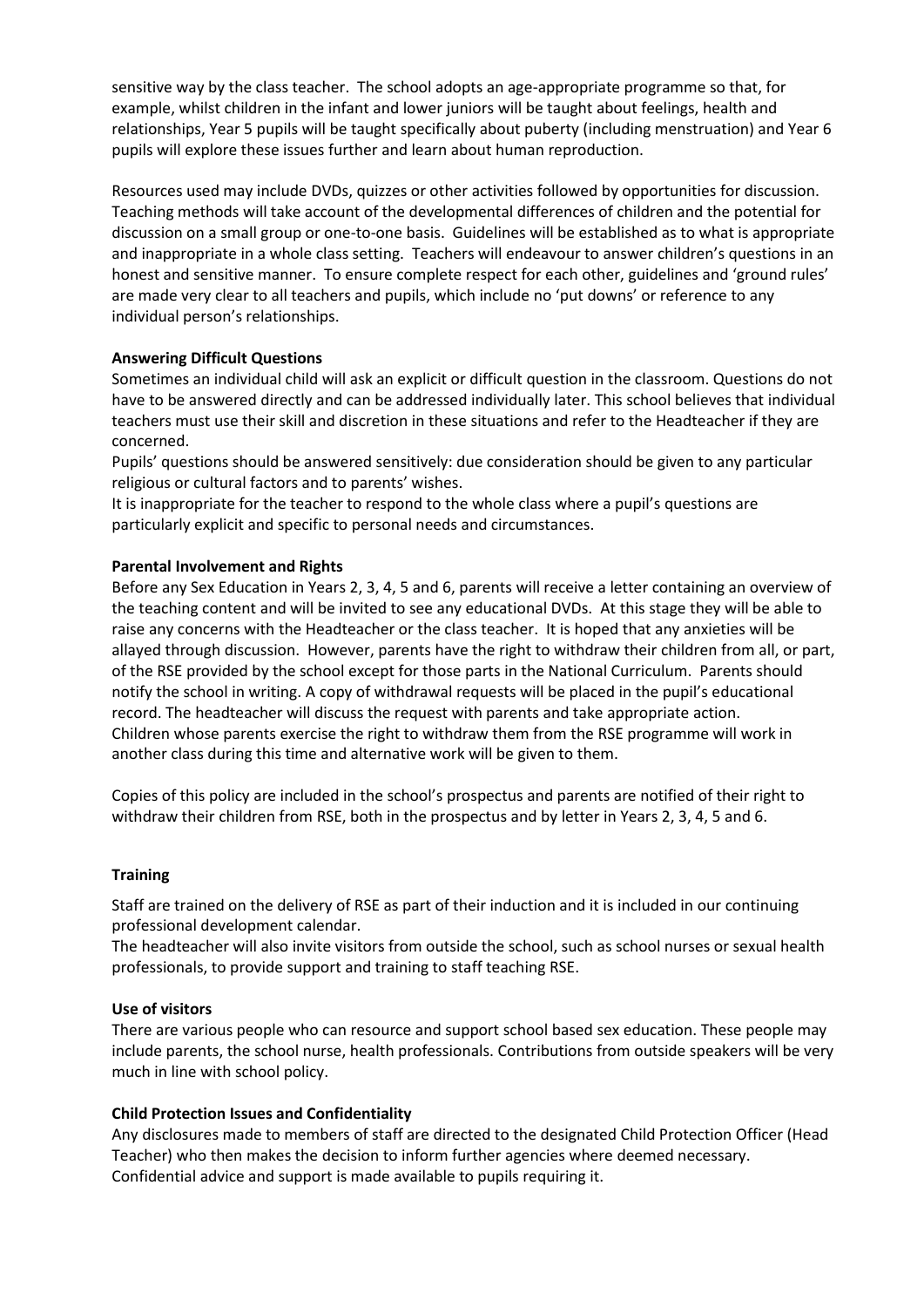# **Issue of Confidentiality**

In accordance with the 1989 Children's Act as it applies to schools, we will operate a policy of not offering children confidentiality. Where we have a concern about any young person we will follow our Child Protection procedure.